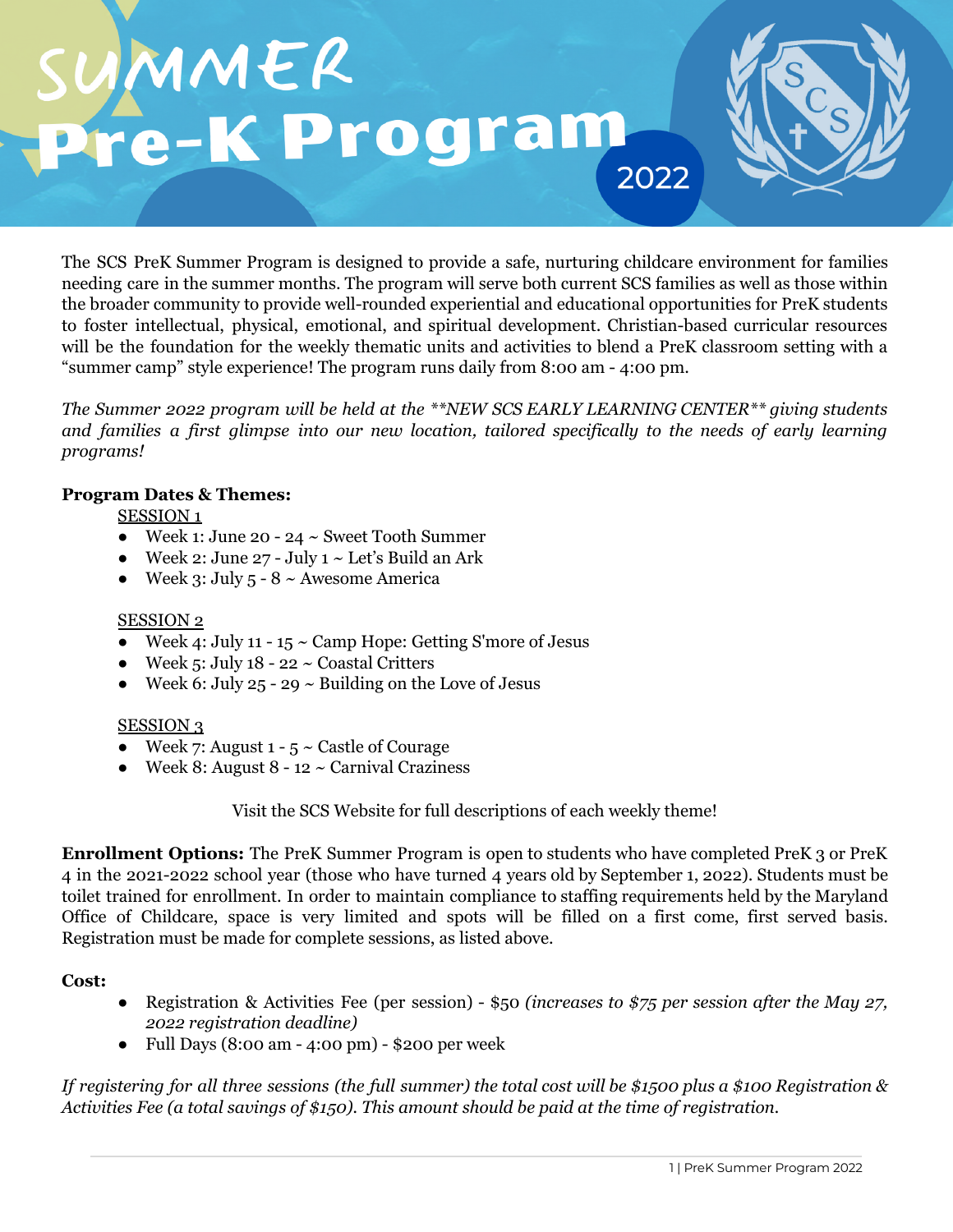### **Registration & Payment Procedures:**

- Step 1: Complete the online registration form, indicating each session(s) of desired attendance.
- Step 2: Print and complete the PreK Summer Program Enrollment Confirmation Form and return it to the Program Coordinator. The \$50 Registration & Activities Fee for each session for which each child is registered (non-refundable) is due along with that form. Registration is not secured until this form and payment are received.
- Step 3: Payment of the weekly cost of the program is due, via check or credit card payment, one full week prior to the start of the week; the Weekly Payment Form should accompany each payment. See the Payment Calendar for specific dates. Families desiring to pay upfront can contact the Business Office for arrangements.

Note: Should all available spots become filled for a particular session, a waiting list will be established. All online registrations are timestamped, and will be prioritized on a first come, first served basis. The Program Coordinator will communicate with families regarding the waiting list and availability.

**Deadline:** To allow for adequate planning and staffing, all registrations should be completed by Friday, May 27, 2022. While late registrations will be accepted, pending availability, the registration fee per session increases to \$75 after the stated deadline.

| What?                                       | <b>Amount Due</b>                                       | <b>Due Date</b>                                          |
|---------------------------------------------|---------------------------------------------------------|----------------------------------------------------------|
| <b>Registration &amp; Activities</b><br>Fee | \$50 per session<br>registered<br>$(\$75$ after May 27) | Immediately upon<br>submission of online<br>registration |
| Week 1 Payment                              | \$200                                                   | June 13, 2022                                            |
| Week 2 Payment                              | \$200                                                   | June 20, 2022                                            |
| Week 3 Payment                              | \$200                                                   | June 27, 2022                                            |
| Week 4 Payment                              | \$200                                                   | July 5, 2022                                             |
| Week 5 Payment                              | \$200                                                   | July 11, 2022                                            |
| Week 6 Payment                              | \$200                                                   | July 18, 2022                                            |
| Week 7 Payment                              | \$200                                                   | July 25, 2022                                            |
| Week 8 Payment                              | \$200                                                   | August 1, 2022                                           |

#### **Payment Calendar:**

**Cancellation Policy:** The non-refundable Registration & Activities Fee per session for which each child is registered is due at the time of registration. Payment of the weekly cost is due one full week prior. Communication of cancellation for any session must be made via email to the Program Coordinator prior to the Monday when the first payment is due for the session. On the payment due date for the first week of any session, parents assume full responsibility for paying the total session cost. See the Payment Calendar for specific dates.

## **Enrollment FAQs:**

**Q:** Does my child have to attend the program for all weeks of a given session?

**A:** *Children must be registered for complete sessions. This promotes routine and continuity for the children in attendance and allows for proper planning and staf ing. If family vacations or other activities permit attendance for a given day or week, payment for the full session is still required.*

**Q:** In prior years, there was a half day enrollment option. Is this available?

A: The half day registration option is no longer available, as it was not highly utilized. Parents are still *certainly welcome to pick their child up early at any time.*